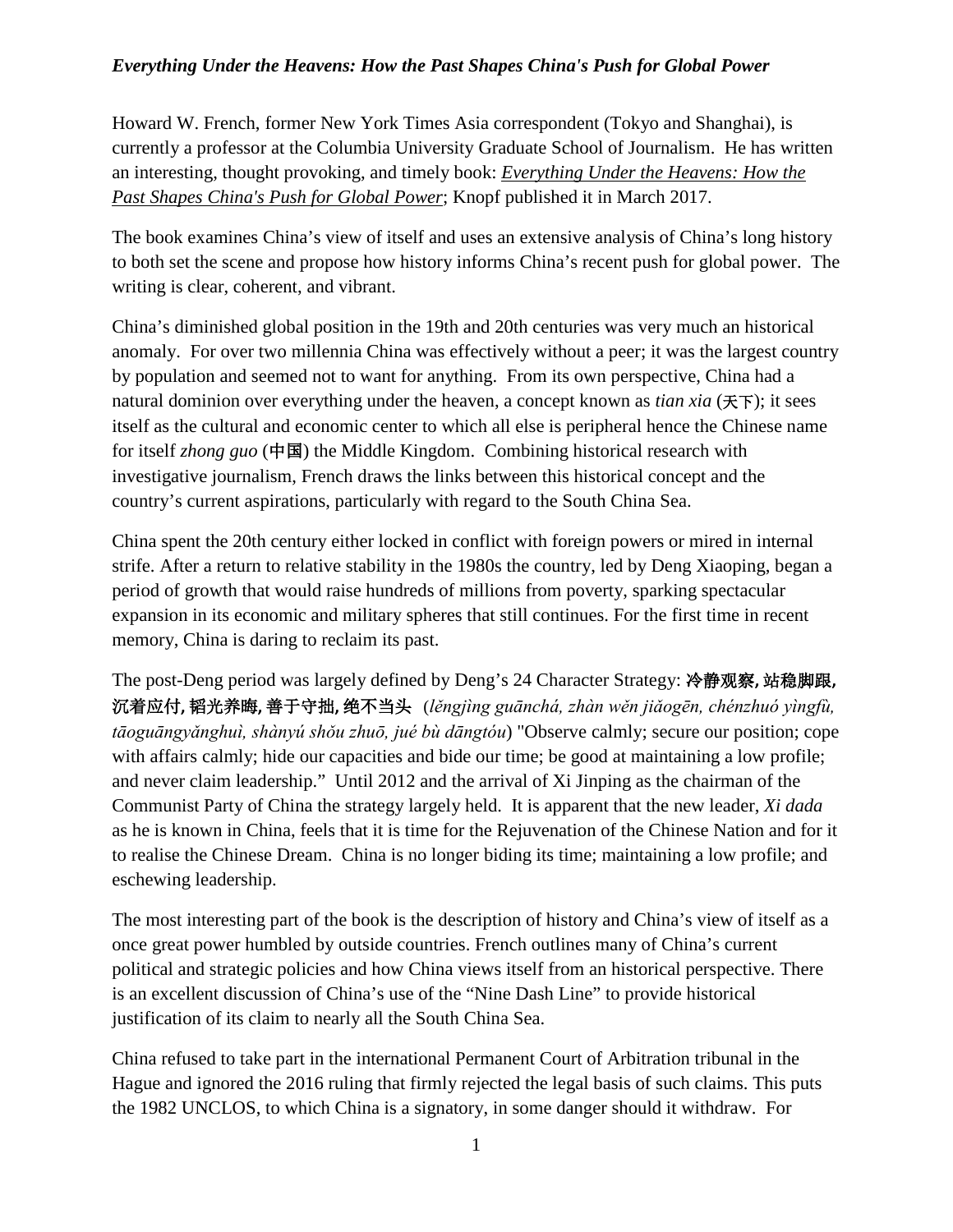## *Everything Under the Heavens: How the Past Shapes China's Push for Global Power*

anyone wanting to understand how China strives to use its perspective on history to justify its expansionist actions in international law the book is recommended.

Moreover, China has engaged in large-scale island building projects within the nine-dash line: it is estimated that it has constructed about 30 hectares of new real estate at Fiery Cross, Subi, and Mischief Reefs in the Spratlys, and North, Tree, and Triton Islands in the Paracels. By 2017, it had established anti-aircraft and anti-missile systems and extensive buildings on some of these artificial islands. These are Beijing's largest bases in the area, containing air fields and harbours capable of supporting the largest military aircraft and vessels.

Using historical reference French lays out the case that it has a long history of dominating its smaller and weaker neighbours. He spends much time providing background on the often fraught Sino-Japan relationship. The historical relationship during the Edo period is examined in some detail. It is brought up to date with the recent situation in the East China Sea and the control of the Senkakus or Diaoyu Islands. The diplomatic and military manoeuvering between Japan and China is well covered.

One of the major points raised by French that contradicts the official Chinese narrative is the story of Admiral Zheng He who led a Chinese armada to Southeast Asia, Sri Lanka and the east coast of Africa under the Ming in the  $15<sup>th</sup>$  Century. In China, Zheng He is glorified as an unconventional explorer; an ambassador of Chinese benevolence. Unlike Western explorers and colonisers, whose expeditions were marked by greed, violence, and conquest. French reminds us that Zheng's massive ships were actually troop carriers, whose arrival off the coast carried a distinctly menacing message to the coastal kingdoms being visited.

Modern China continues to proclaim this concept of benevolent internationalism that is contradicted by events well-known to those living outside of China. In a very detailed exposition French examines the historical relations between Vietnam and China. It was in Vietnam that China's last went to war with thousands paying with their lives in early 1979. French, with two soldiers who fought in the conflict, visited the graves of PLA soldiers in Yunan. The war is not well known in China and the graves are hidden in the jungle hills of Yunan. Later he also describes in harrowing detail the massacre of 64 Vietnamese sailors and soldiers on the Johnson Reef by the PLAN in March 1988. The grainy YouTube videos of the March 14, 1988 incident are well worth viewing for a sobering reminder of the brutality of the regime in Beijing. [\(https://www.youtube.com/results?search\\_query=14+march+1988+china+vs+vietnam\)](https://www.youtube.com/results?search_query=14+march+1988+china+vs+vietnam)

The book clearly lays out how basic economics is the driving factor in much of China's behavior toward its neighbors. The ruling Communist Party recognises the obligation to continue expanding the Chinese economy in the face of structural issues such as high levels of institutional debt and a rapidly aging population. The often provocative acts conducted by China in the last number of years have occasionally produced a nationalist backlash among the Chinese citizens that the ruling party may have trouble controlling. This is particularly the case with anti-